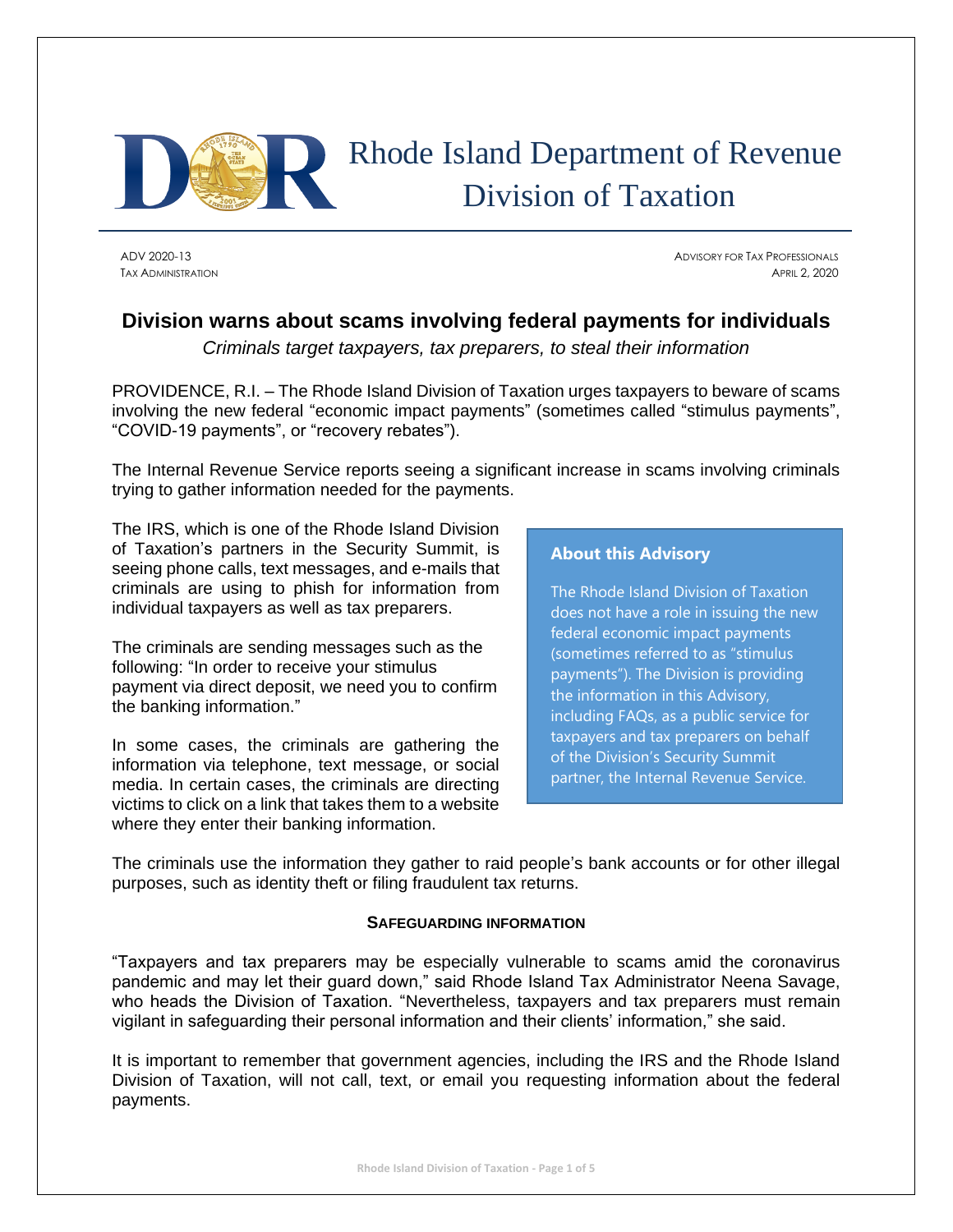#### **TIPS TO AVOID SCAMS**

Recently enacted federal legislation authorizes federal economic impact payments to those who qualify.<sup>1</sup> If you receive a suspicious email or text requesting information about your payment, report it: [https://www.irs.gov/privacy-disclosure/report-phishing.](https://www.irs.gov/privacy-disclosure/report-phishing) Do not click on links or open any attachments.

Tax preparers, in particular, are urged to beware of phishing calls, emails, or texts that include language such as the following: "In order to receive your client's stimulus payment by direct deposit, you must confirm their bank information."

If clients need to file a federal income tax return to receive a federal economic impact payment, there may be more fraudulent zero-balance or smallbalance returns filed.



Due to the extended July 15 tax deadline, criminals may try to obtain clients' personal information, then file federal income tax returns before clients do.

The following information is provided for taxpayers and tax preparers:

- The IRS on April 2 issued a warning about coronavirus-related scams: [https://www.irs.gov/newsroom/irs-issues-warning-about-coronavirus-related-scams](https://www.irs.gov/newsroom/irs-issues-warning-about-coronavirus-related-scams-watch-out-for-schemes-tied-to-economic-impact-payments)[watch-out-for-schemes-tied-to-economic-impact-payments.](https://www.irs.gov/newsroom/irs-issues-warning-about-coronavirus-related-scams-watch-out-for-schemes-tied-to-economic-impact-payments)
- The Rhode Island Attorney General's office has information about scams and other topics amid the coronavirus: [https://myemail.constantcontact.com/RIAG-resource](https://myemail.constantcontact.com/RIAG-resource-page.html?soid=1106889079591&aid=l9K3foLUoy8)[page.html?soid=1106889079591&aid=l9K3foLUoy8](https://myemail.constantcontact.com/RIAG-resource-page.html?soid=1106889079591&aid=l9K3foLUoy8)
- For details on the federal economic impact payments, see the IRS's coronavirus tax relief webpage: [https://www.irs.gov/coronavirus.](https://www.irs.gov/coronavirus)
- For information related to Rhode Island state taxes, see the Division's coronavirus webpage: [http://www.tax.ri.gov/COVID/.](http://www.tax.ri.gov/COVID/)

#### **FAQS ABOUT ECONOMIC IMPACT PAYMENTS**

The United States Treasury Department and the IRS announced that distribution of economic impact payments (recovery rebates) will begin in the next three weeks and, in most cases, will be distributed automatically, with no action required for most people.

<sup>1</sup> The "Coronavirus Aid, Relief, and Economic Security Act", also known as the CARES Act, approved by Congress and signed into law by President Donald J. Trump on March 27, 2020. (See H.R. 748 -- [U.S. Public Law PL 116-136\)](https://www.congress.gov/bill/116th-congress/house-bill/748/text). The new law refers to the payments not as "economic impact payments" or "stimulus payments" but instead as "recovery rebates".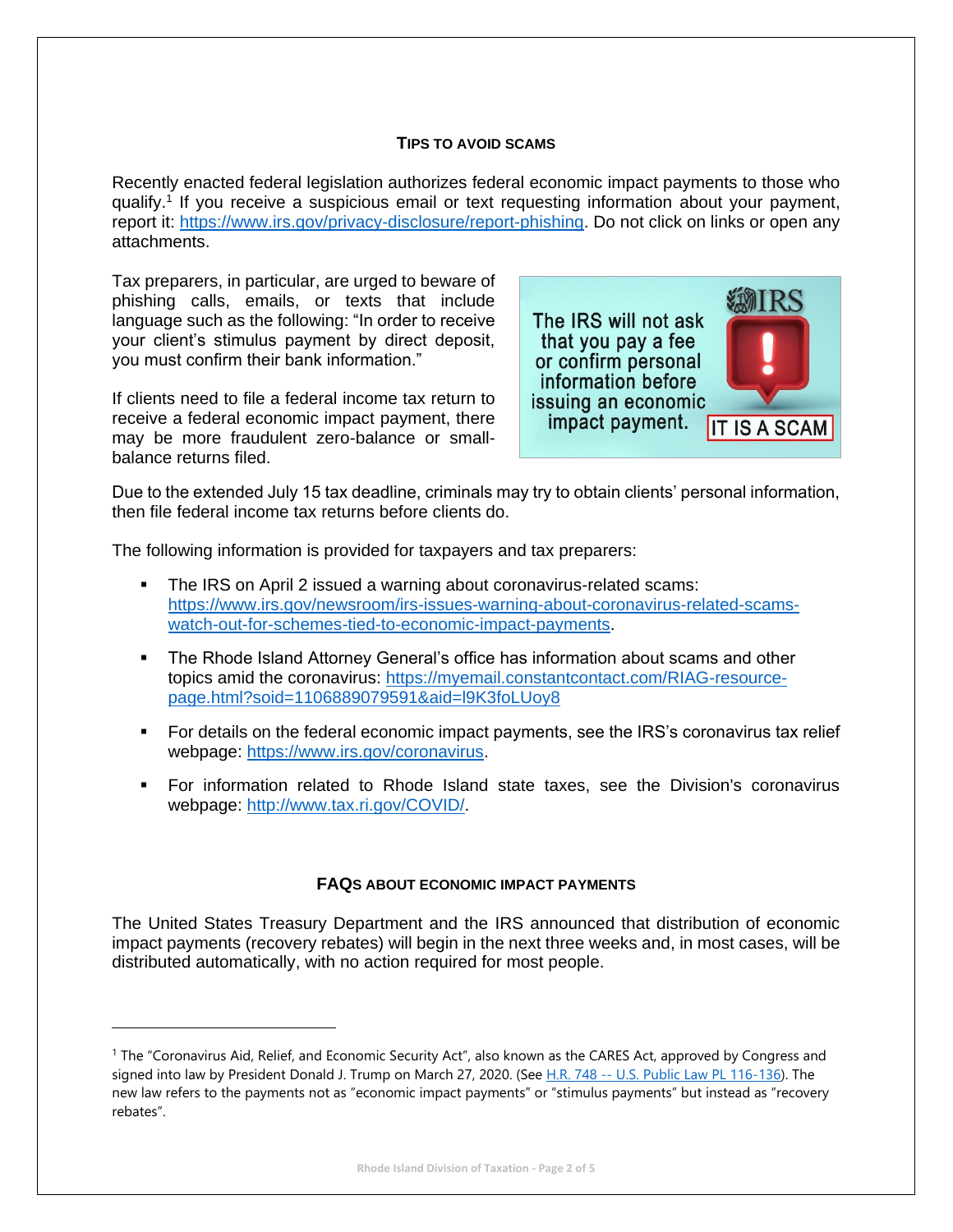As a public service, the Rhode Island Division of Taxation provides the following modified version of the IRS's questions and answers about the payments.<sup>2</sup>

#### **Q: Who is eligible for the economic impact payment?**

Federal income tax filers with federal adjusted gross income up to \$75,000 for individuals and up to \$150,000 for married couples filing joint returns will receive the full payment. For federal tax filers with income above those amounts, the payment amount is reduced by \$5 for each \$100 above the \$75,000/\$150,000 thresholds. Single filers with income exceeding \$99,000 and \$198,000 for joint filers with no children are not eligible.

Eligible taxpayers who filed tax returns for either the 2019 or 2018 tax years will automatically receive an economic impact payment of up to \$1,200 for individuals or \$2,400 for married couples. Parents also receive \$500 for each qualifying child.

#### **Q: How will the IRS know where to send my payment?**

The vast majority of people do not need to take any action. The IRS will calculate and automatically send the economic impact payment to those eligible.

For people who have already filed their 2019 federal income tax returns, the IRS will use this information to calculate the payment amount.

For those who have not yet filed their federal income tax return for 2019, the IRS will use information from their 2018 federal income tax filing to calculate the payment.

### **About the Security Summit**

The Security Summit consists of the IRS, state tax agencies, and the tax community -- including tax preparation firms, software developers, processors of payroll and tax financial products, tax professional organizations, and financial institutions.

Partners in the Security Summit work together to combat identity theft and fight other scams to protect the nation's taxpayers.

The economic impact payment will be deposited directly into the same bank or credit union account reflected on the federal income tax return filed.

#### **Q: The IRS does not have my direct deposit information. What can I do?**

In the coming weeks, the United States Treasury plans to develop a web-based portal for individuals to provide their banking information to the IRS online, so that individuals can receive payments immediately instead of waiting to receive a check in the mail.

#### **Q: What about people who receive Social Security benefits but who do not ordinarily file a federal income tax return?**

They need not take any action. The economic stimulus payment will be automatically sent to them. They will receive the economic stimulus payment by the same method they receive their Social Security benefits. (For example, Social Security beneficiaries who receive their benefits by direct deposit, into their bank or credit union account, will receive their federal economic stimulus payment the same way.)

<sup>&</sup>lt;sup>2</sup> [IR-2020-61,](https://www.irs.gov/newsroom/economic-impact-payments-what-you-need-to-know) March 30, 2020.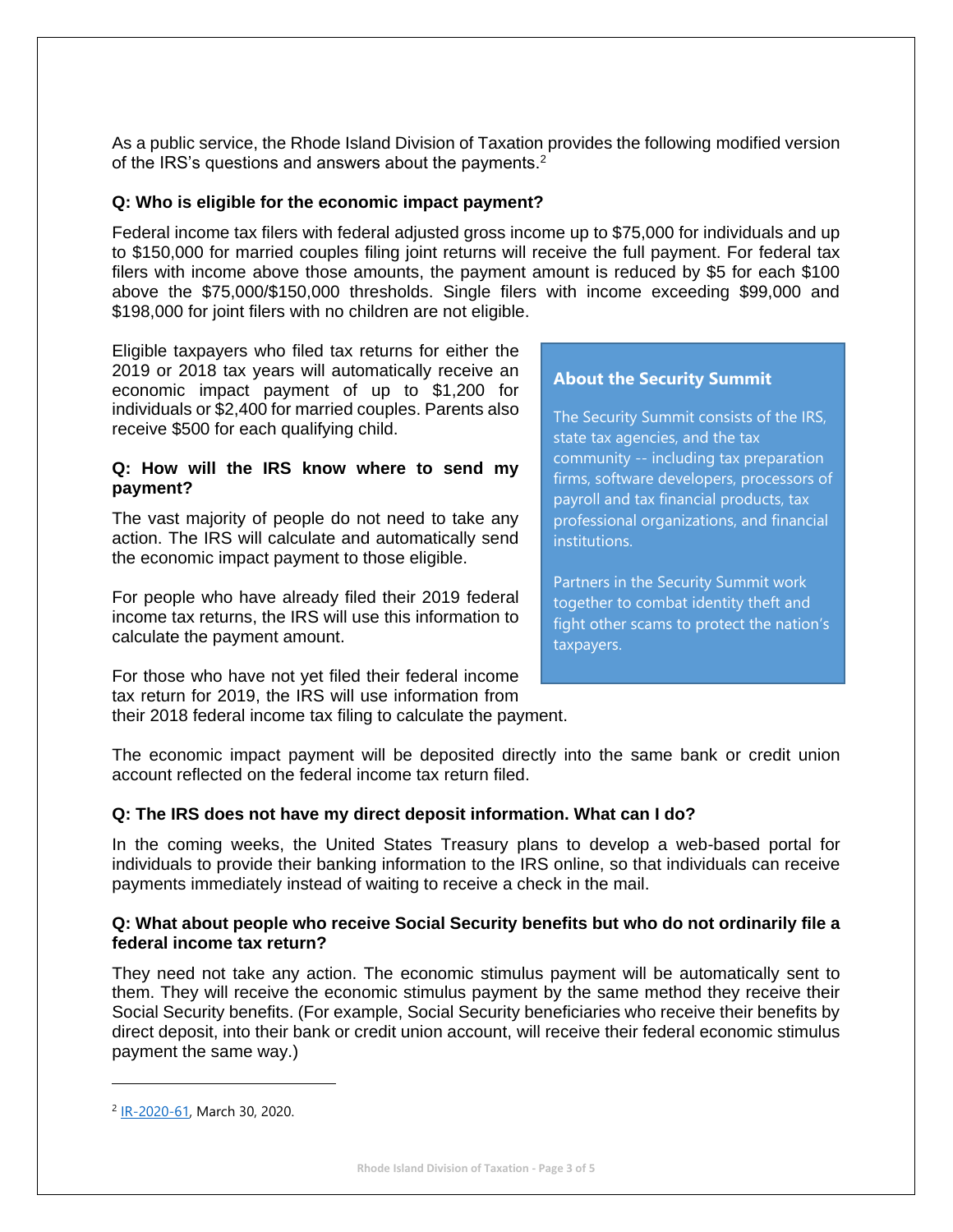Social Security recipients who are not typically required to file a federal income tax return will not need to file a federal income tax return in order to receive an economic impact payment, the [United States Treasury and IRS announced on April 1.](https://home.treasury.gov/news/press-releases/sm967)

The federal government will use information it already has on file to generate the economic stimulus payments automatically for this group of people; no action is needed on their part.



#### **Q: I'm not a Social Security recipient. I am not typically required to file a federal income tax return. Can I still receive my payment?**

Yes. People (other than Social Security recipients) who typically do not file a federal income tax return will need to file a simple federal income tax return to receive an economic impact payment. For example, low-income taxpayers, some veterans, and certain others (who are not Social Security recipients) will need to file a simple federal income tax return to receive an economic impact payment. 3

Remember: Social Security recipients who are not typically required to file a federal income tax return do not need to file a federal return and do not need to take any other action; they will receive their payment automatically, in the same way they normally receive their Social Security benefits.

#### **Q: If I do not typically have to file a federal income tax return, but I have to file one to receive my economic impact payment, how will I do it?**

[IRS.gov/coronavirus](https://www.irs.gov/coronavirus) will soon provide information instructing people in such circumstances on how to file a 2019 federal income tax return with simple, but necessary, information -- including their filing status, number of dependents, and direct deposit bank account information.

Remember: Social Security recipients who are not typically required to file a federal income tax return do not need to file a federal return and do not need to take any other action; they will receive their payment automatically, in the same way they normally receive their Social Security benefits.

### **Q: What about people who receive Railroad Retirement Benefits and who typically are not required to file a federal income tax return each year?**

People who receive a Form RRB-1099 and who are not required to file a federal income tax return will receive their economic impact payments automatically, in the same way that they receive their Railroad Retirement Benefits (such as by direct deposit into their bank or credit union account). The IRS will use the information on such a person's Form RRB-1099 to automatically generate the economic impact payment for that person.

<sup>&</sup>lt;sup>3</sup> The economic impact payments are federal payments. Information about the payments is available from the Internal Revenue Service, which will administer the payments. They are not Rhode Island payments; the Rhode Island Division of Taxation has nothing to do with the administration of the economic impact payment program. The Rhode Island Division of Taxation provides this Advisory solely as a public service. In general, information used by the IRS to distribute the payments will be based on federal income tax returns, not on Rhode Island personal income tax returns.